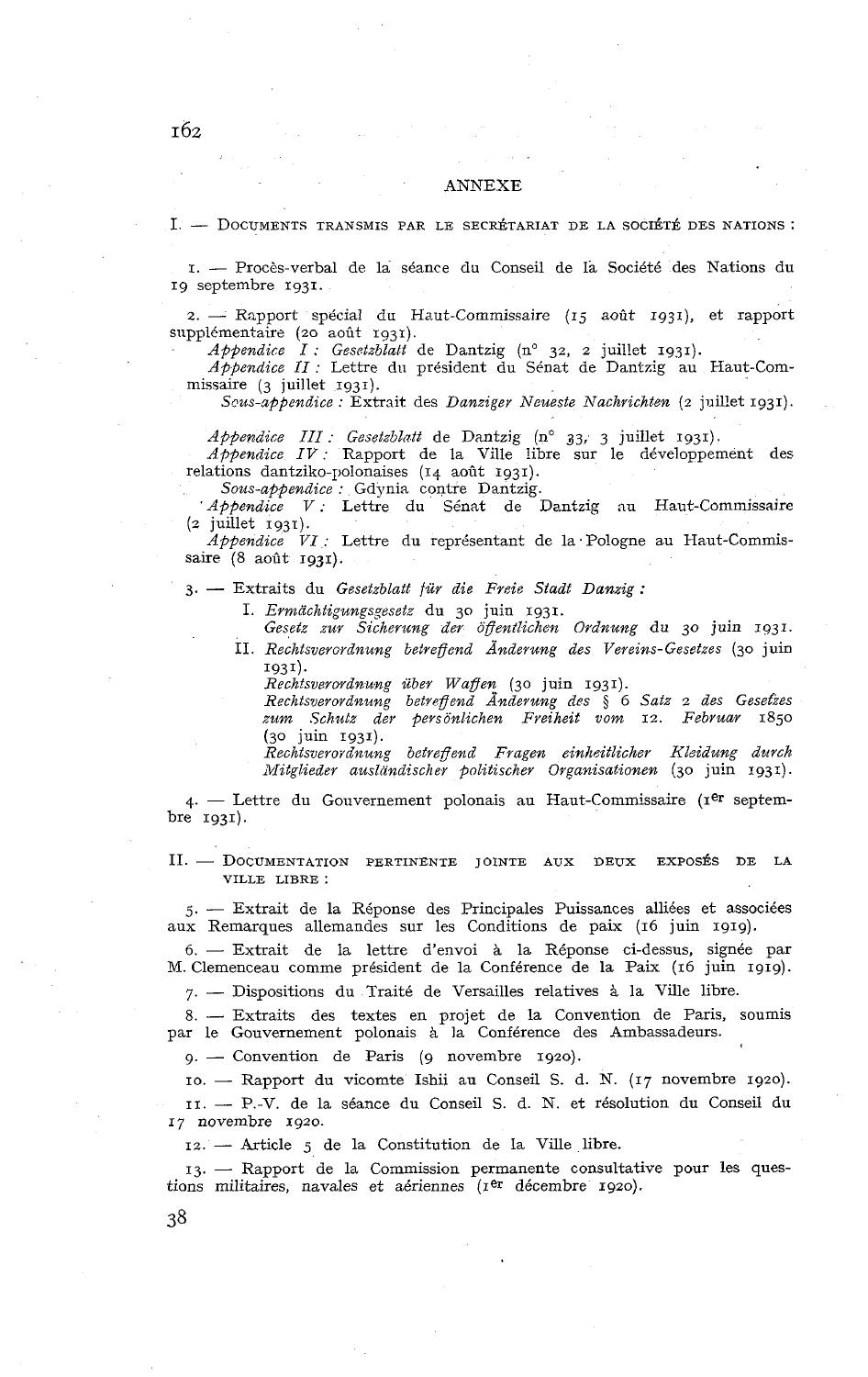I.--DOCUMENTS TRANSMITTED BY THE SECRETARIAT OF THE LEAGUE NATIONS :

1.-Minutes of the meeting of the Council of the League of Nations of September 19th, 1931.

2.-Special report of the High Commissioner (August  $15th$ ,  $1931$ ), and supplementary report (August 20th, 1931).

*Appendix I: Gesetzblatt* of Danzig (No. 32, July 2nd, 1931).

*App?ndix II:* Letter from the President of the Danzig Senate to

the High Commissioner (July 3rd. 1931).<br> *Sub-Appendix* : Extract from the *Danziger Neueste Nachrichten* (July 2nd, 1931).

*Appendix III: Gesetzblatt* of Danzig (No. 33, Jiily 3rd, 1931).

*Appendix IV:* Report of the Free City on the development of the Danzig-Polish relations (August 14th, 1931).

 $Sub-Appendix$ : Gdynia *versus* Danzig.

*Appendix V* : Letter from the Danzig Senate to the High Commissioner (July znd, 1931).

*Appendix VI* : Leiter from the Polish representative to the High Commissioner (August 8th, 1931).

3.--Extracts from the *Gesefzblaft fur die Frei? Stadt Danzig* :

1. *Ermächtigungsgesetz* of June 30th, 1931.

Gesetz zur Sicherung der öffentlichen Ordnung of June 30th, 1931. II. *Rechtsverordnung betreffend Änderung des Vereins-Gesetzes* (June 30th, 1931).

*Reclztsverordnung über Wagen* (June 3oth, 1931).

*Rechts?~erordnung bebregend Andevung des* \$ 6 *Satz* 2 *des Gesetzes*  zum Schutz der personlichen Freiheit vom 12. Februar 1850 (June 30th, 1931).<br>*Rechtsverordnung betreffend* 

*Rrclztsrierordnung betregend Fra,gen einheitlicher Kleidung durch Mitgli~der auslàndischer flolitischer Oqanisationen* (June 3oth, I 93 1).

4.-Letter from the Polish Government to the High Commissioner (September 1st, 1931).

II.—RELEVANT DOCUMENTS APPENDED TO THE TWO MEMORIALS OF THE FREE CITY:

5.-Extract from the Reply of the Principal Allied and Associated Powers to the German Observations on the terms of peace (June 16th, 1919).

6.-Extract from the covering letter to the above Reply, signed by M. Clemenceau as President of the Peace Conference (June 16th, 1919).

7.--Provisions of the Treaty of Versailles as to the Free City.

8.-Extracts from the drafts of the Convention of Paris, submitted by . the Polish Government to the Ambassadors' Conference.

9.-Convention of Paris (November gth, 1920).

IO.-Report of Viscount Ishii to the Council L. N. (November 17th, 1920). II.-Minutes of the meeting of the Council L. N. and Resolution of the Council of November 17th, 1920.

12.-Article 5 of the Constitution of the Free City.

13.-Report of Permanent Military, Naval and Air Advisory Commission December 1st, 1920).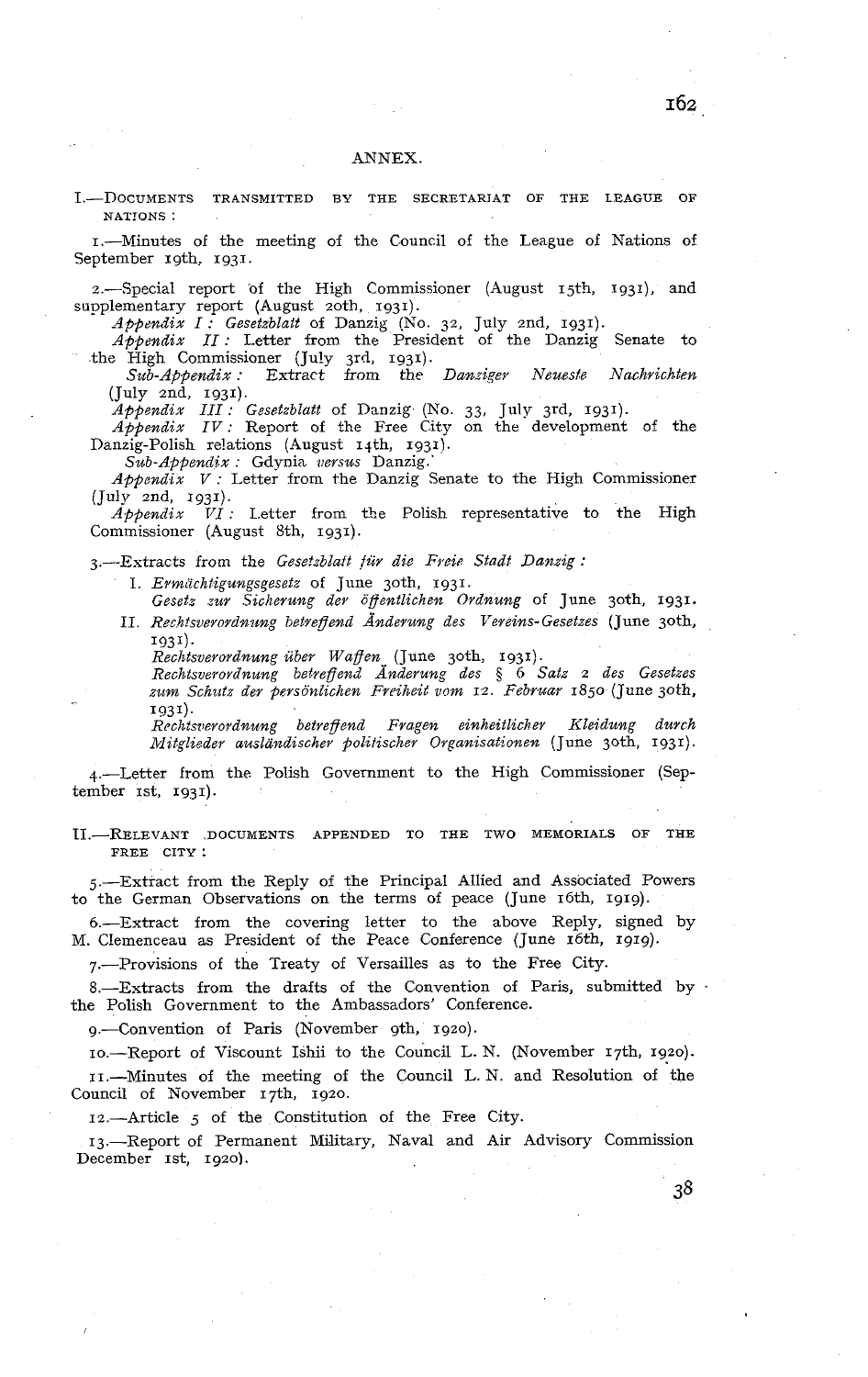14. - P.-V. de la séance du Conseil S. d. N. et résolution du 12 décembre 1920.

15. - Rapports du vicomte Ishii sur la défense de la Ville libre et sur la garantie du droit de la Pologne au libre accès à la mer par Dantzig (22 juin 1921), et note de la délégation française (même date).

16. - P.-V. de la séance du Conseil S. d. N. et résolution du 22 juin 1921.

17. - Décision du Haut-Commissaire (15 août 1921).

17. -- Décision du Haut-Commissaire (15 août 1921).<br>18. -- Rapport du Haut-Commissaire (10 septembre 1921). 19. - Boossion du Haut-Commissance (19 aout 1921).<br>18. -- Rapport du vicomte Ishii (16 septembre 1921).

19. - Rapport du vicomte Ishii (16 septembre 1921).<br>20. - P.-V. de la séance du Conseil S. d. N. et résolution du 16 septembre 1921.

21. - Rapport de la Sous-Commission navale (24 septembre 1921).

22. - Accord provisoire visant des emplacements pour les navires de guerre polonais *B* Dantzig (8 octobre 1921).

23. - Rapport du Haut-Commissaire (7 décembre 1921).

24. - Rapport du vicomte Ishii (12 janvier 1922) et résolution du Conseil S. d. N. 24. — Rapport du vicomte Ishii (12 janvier 1922) et résolutionseil S. d. N.<br>25. — P.-V. de la séance du Conseil S. d. N. du 12 janvier 1922.

25. - P.-V. de la séance du Conseil S. d. N. du 12 janv<br>26. - Décision du Haut-Commissaire (6 décembre 1921).

26. - Décision du Haut-Commissaire (6 décembre 1921).<br>27. - P.-V. de la séance du Conseil S. d. N. du 8 septembre 1927. 27. - *Decembre 14* Hade-commis<br>27. - P.-V. de la séance du Co<br>28. - *Idem*, 8 décembre 1927.

 $28. - Idem$ , 8 décembre 1927.<br>  $29. - Idem$ , 8 septembre 1928.

29. - Idem, 8 septembre 1928.<br>30. - Mémorandum du Haut-Commissaire sur la défense de la Ville libre (25 janvier 1921).

31. - Résolution de la. Conférence des Ambassadeurs (7 mai 1920).

31. - Résolution de la Conférence des Ambassadeurs (7 mai 1920).<br>
32. - Lettre du président de la Conférence des Ambassadeurs au Secrét<br>
taire général S. d. N. (20 octobre 1920).<br>
33. - Accord provisoire visant l'accès et

guerre polonais dans le port de Dantzig (19 septembre 1931). avec lettre d'envoi du Haut-Commissaire.

34. - Carte schématique de Dantzig et environs.

III. - DOCUMENTS DÉPOSÉS PAR LES PARTIES LORS DES AUDIENCES:

*Documents déposés par l'a~ent du Goztvernement dantzikois* :

35. - Lettre du Sénat de Dantzig au représentant diplomatique de la Pologne à Dantzig (20 mai 1927).

36. - Lettre du représentant diplomatique de la Pologne à Dantzig au Sénat de Dantzig (4 juillet 1927).

37. - Lettre du Sénat de Dantzig au représentant diplomatique de la Pologne à Dantzig (4 août 1928).

38. - Lettre du représentant diplomatique de Ia Pologne à Dantzig au Sénat de Dantzig (4 août 1928).

39. - Lettre du Sénat de Dantzig au représentant diplomatique de la Pologne à Dantzig (31 mars 1931).

40. -- Lettre du représentant diplomatique de la Pologne à Dantzig au Sénat de Dantzig (22 mai 1931)

41. - Lettre du Sénat de Dantzig au représentant diplomatique de la Pologne à Dantzig (29 juin 1931).

**1**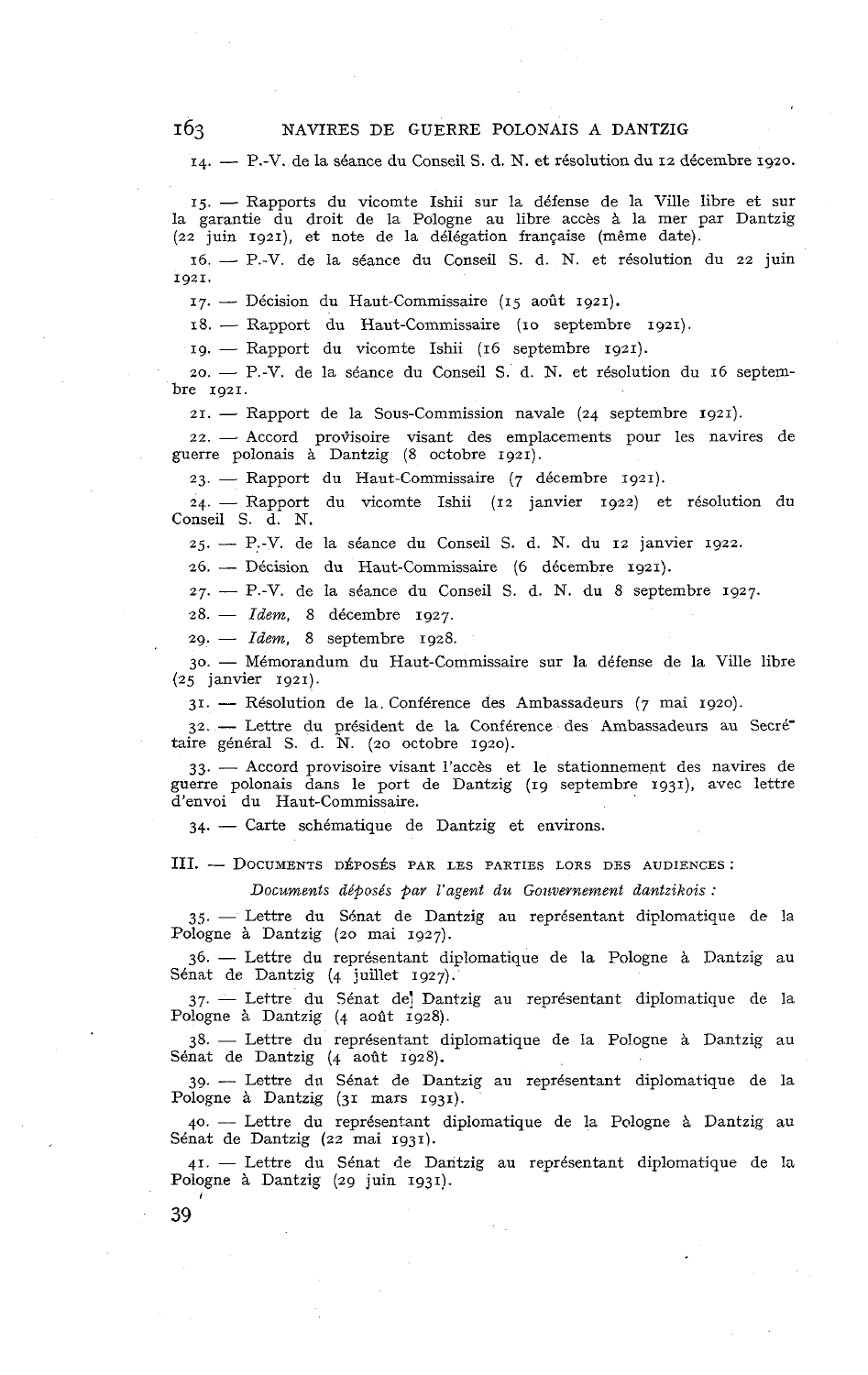$14.$ --Minutes of the meeting of the Council L.N. and Resolution of December 12th, 1920.

15.-Reports of Viscount Ishii on the defence of the Free City and on the protection of Poland's right of access to the sea through Danzig (June zznd, 1921), and note of the French delegation (same date).

16.-Minutes of the meeting of the Council L.N. and Resolution of June zznd, 1921.

17.-Decision of the High Commissioner (August 15th. 1921).

18.-Report of the High Commissioner (September 10th, 1921).

.~g.-Report of Viscount Ishii (September 16th, 1921).

20.-Minutes of the meeting of the Council L. N. and Resolution of September 16th, 1921.

21.-Report of the Naval Sub-Commission (September 24th, 1921).

22.-Provisional Arrangement concerning berth for Polish warships in Danzig (October 8th, 1921).

23.-Report of the High Commissioner (December 7th, 1921).

24.-Report of Viscount Ishii (January 12th, 1922) and Resolution of 'Council L. N.

25.-Minutes of the meeting of the Council L. N. of January 12th, 1922.

26.-Decision of the High Commissioner (December 6th, 1921).

27.-Minutes of the meeting of the Council L. N. of September 8th, 1927. 28.-Idem, of December 8th, 1927.

29.-Idem, of September 8th, 1928.

go.-Memorandum by the High Commissioner on the defence of the Free City (January 25th, 1921).

31.-Resolution of the Ambassadors' Conference (May 7th, 1920).

32.-Letter of the President of the Ambassadors' Conference to the Secretary-General L. N. (October zoth, 1920).

m33.-Provisional Regulation for the access to and anchorage in the port of Danzig of Polish war vessels (September 19th, 1931), with covering letter of the High Commissioner.

34.-Sketch map of Danzig and the surrounding country.

III.-DOCUMENTS FILED BY THE PARTIES AT THE HEARINGS :<br>Documents filed by the Agent of the Danzig Government :

35.-.Letter from the Danzig Senate to the Polish diplomatic representative at Danzig (May zoth, 1927).

36.-Letter from the Polish diplomatic representative at Danzig to the Danzig Senate (July 4th, 1927).

37.-Letter from the Danzig Senate to the Polish diplomatic representative at Danzig (August 4th. 1928)

\$%-Letter from the Polish diplomatic representative at Danzig to the Danzig Senate (August 4th, 1928).

39.-Letter from the Danzig Senate to the Polish diplomatic representative at Danzig (March 31st, 1931).

40.-Letter from the Polish diÿlomatic representative at Danzig to the Danzig Senate (May zznd, 1931).

41.-Letter from the Danzig Senate to the Polish diplomatic representative at Danzig (June zgth, 1931).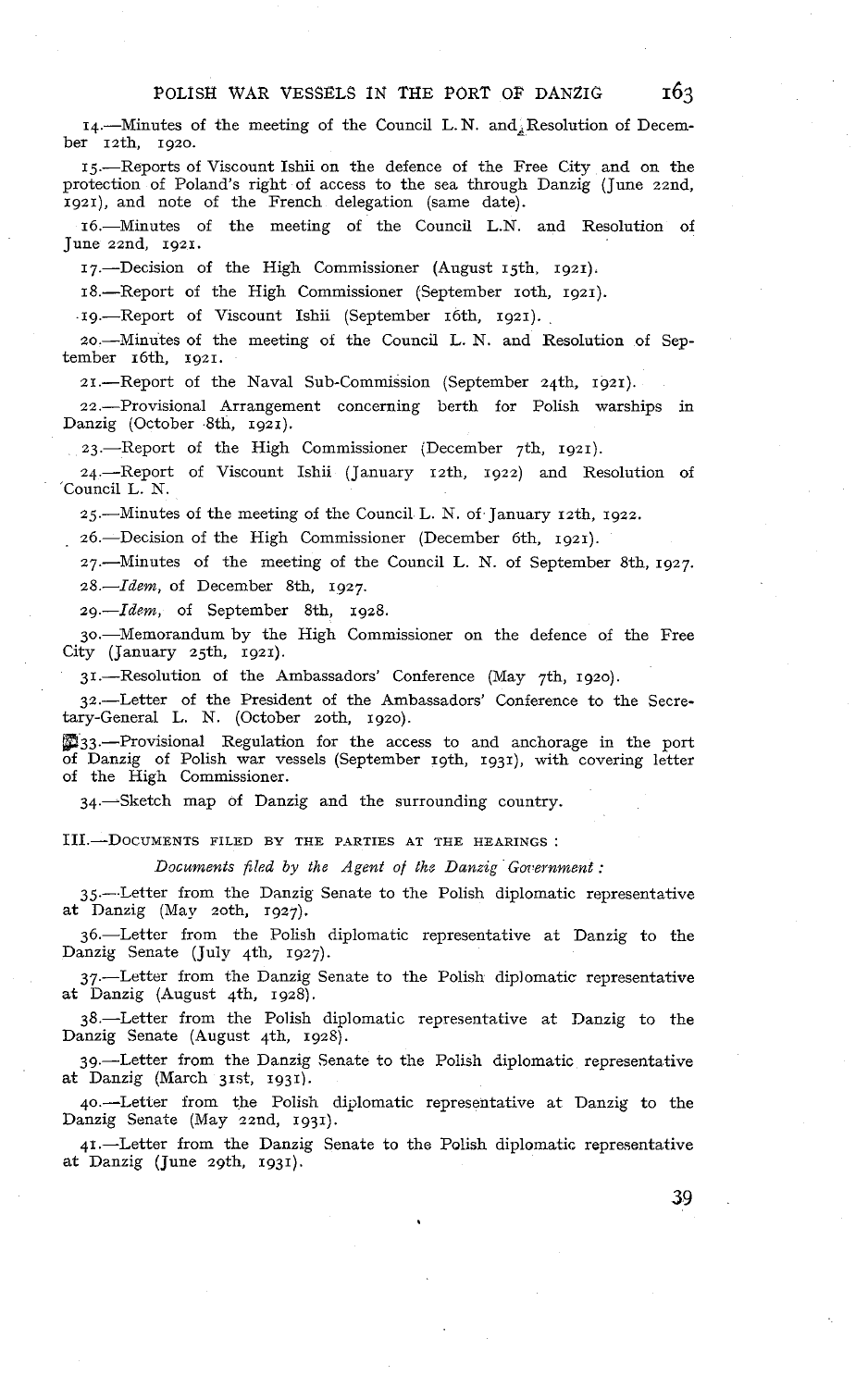**42.** - *Idem* **(16** août **1931).** 

**43.** - *Idem* **(16** septembre **1931).** 

*Documents déposés par l'agent du Gouvernement polonais :* 

**44.** - Lettre du Sénat de Dantzig au président du Conseil S. d. N. **(2** août **1927).** 

44. — Lettre du Sénat de Dantzig au président du Conseil S. d. N.<br>
(2 août 1927).<br>
45. — Mémoire du président du Sénat de la Ville libre sur l'établissement d'un « port d'attache » à Dantzig (20 septembre 1921).<br>
46. — No

S. d. N. A, Dantzig **(IO** novembre **1927).** 

46. — Note du président du Sénat de la Ville libre au Haut-Commissaire S. d. N. à Dantzig (10 novembre 1927).<br>
47. — Lettre du Haut-Commissaire S. d. N. à Dantzig au Secrétaire général S. d. N. (15 novembre 1927).<br>
48. —

49. --- Lettre du président de la Conférence des Ambassadeurs au président de la délégation polonaise **(20** octobre **1920).** 

**50.** - Lettre de la délégation polonaise auprès de la S. d. N. au président du Conseil S. d. N. **(5** mars **1921).** 

51. - Lettre du Sénat de Dantzig au représentant diplomatique de la Pologne *A* Dantzig **(14** août **1931).** 

*Annexe au no* **51** : *Bedingungen für dus Anlaufen und den Aufenthalt*  von polnischen Kriegsschiffen im Danziger Hafen (8 octobre 1921).